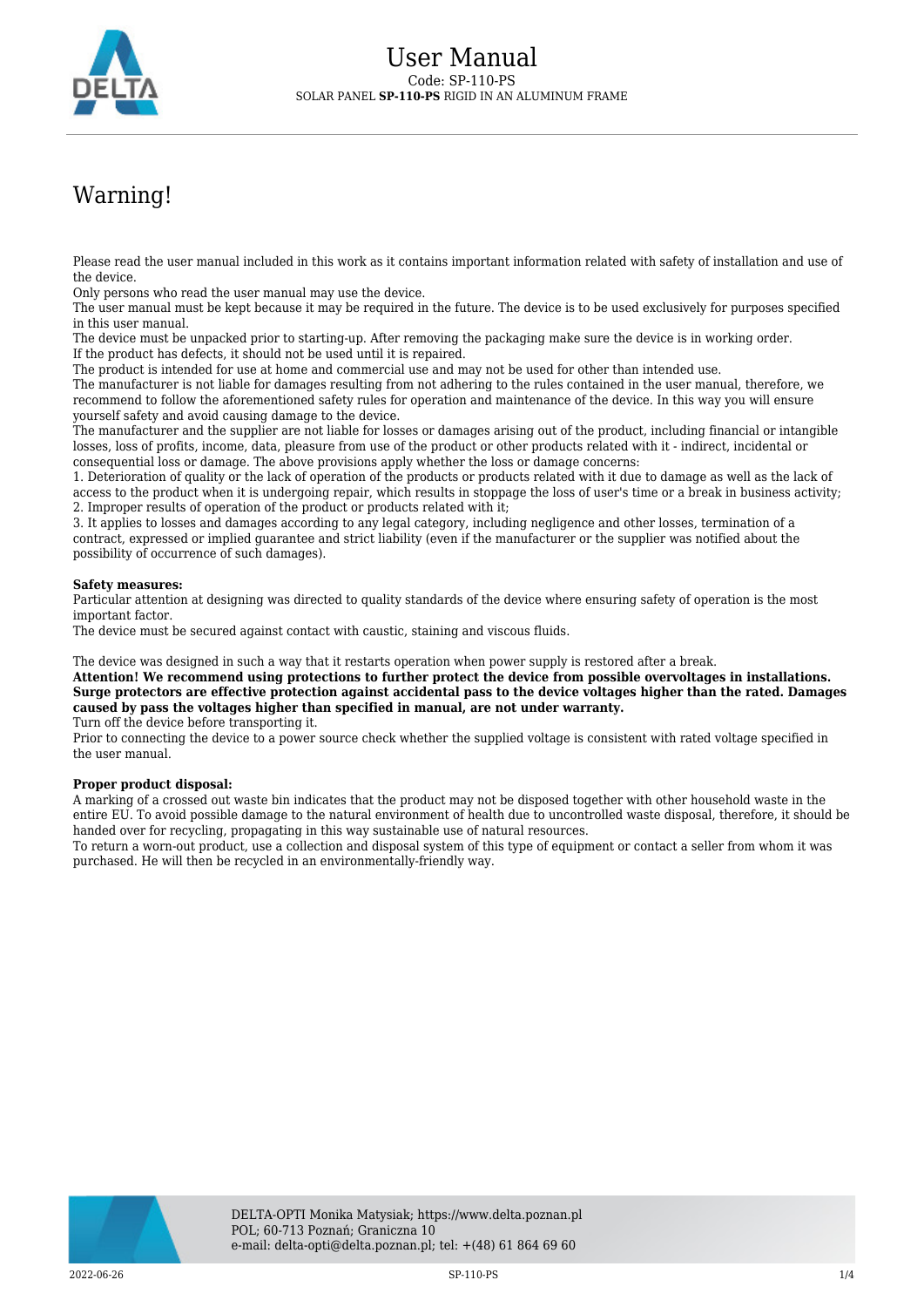

## User Manual Code: SP-110-PS SOLAR PANEL **SP-110-PS** RIGID IN AN ALUMINUM FRAME

Solar panels are a clean and ecological source of electricity. Depending on their size and structure, they can be used to create installations capable of supplying power to the entire building, as well as small temporary or mobile circuits.

The SP-110-PS panel with a rigid structure is a perfect solution for creating small solar installations.

The rigid structure of the panel makes it the best solution for small solar installations mounted for a long time without the intention of changing the position of the panels. Examples include installations on the roof of a summer house, on the roof of a yacht or in the garden.

Thanks to the light, rigid aluminum frame and the glass front, the panels are more resistant to mechanical damage caused by e.g. hailstones. The rigid structure also allows the panels to be installed using standard frames and holders dedicated to solar panels.

ATTENTION! After reaching its own temperature of 80°C, the panel is irreparably damaged, therefore it is extremely important to provide it with adequate cooling during operation. When mounting on a frame or rack, remember to keep a few centimeters (recommended 5 ... 10 cm) of gap between the panel plane and the surface to which it is mounted in order to ensure natural ventilation.

| Maximum power:                            | 110W                       |
|-------------------------------------------|----------------------------|
| Maximum Power Current $(I_{\text{mp}})$ : | 6.18 A                     |
| Maximum Power Voltage $(V_{mp})$ :        | 17.8 V                     |
| Short-circuit Current $(I_{sc})$ :        | 6.49 A                     |
| Open-circuit Voltage $(V_{oc})$ :         | 21.8 V                     |
| Length of the cables:                     | 2 x 0.55 m                 |
| Cell Type:                                | Polycrystalline            |
| Panel Structure:                          | Rigid in an aluminum frame |
| Weight:                                   | 7.3 kg                     |
| Dimensions:                               | 1020 x 670 x 35 mm         |
| Manufacturer / Brand:                     | JustSolar                  |
| Guarantee:                                | 2 years                    |

Rear view:

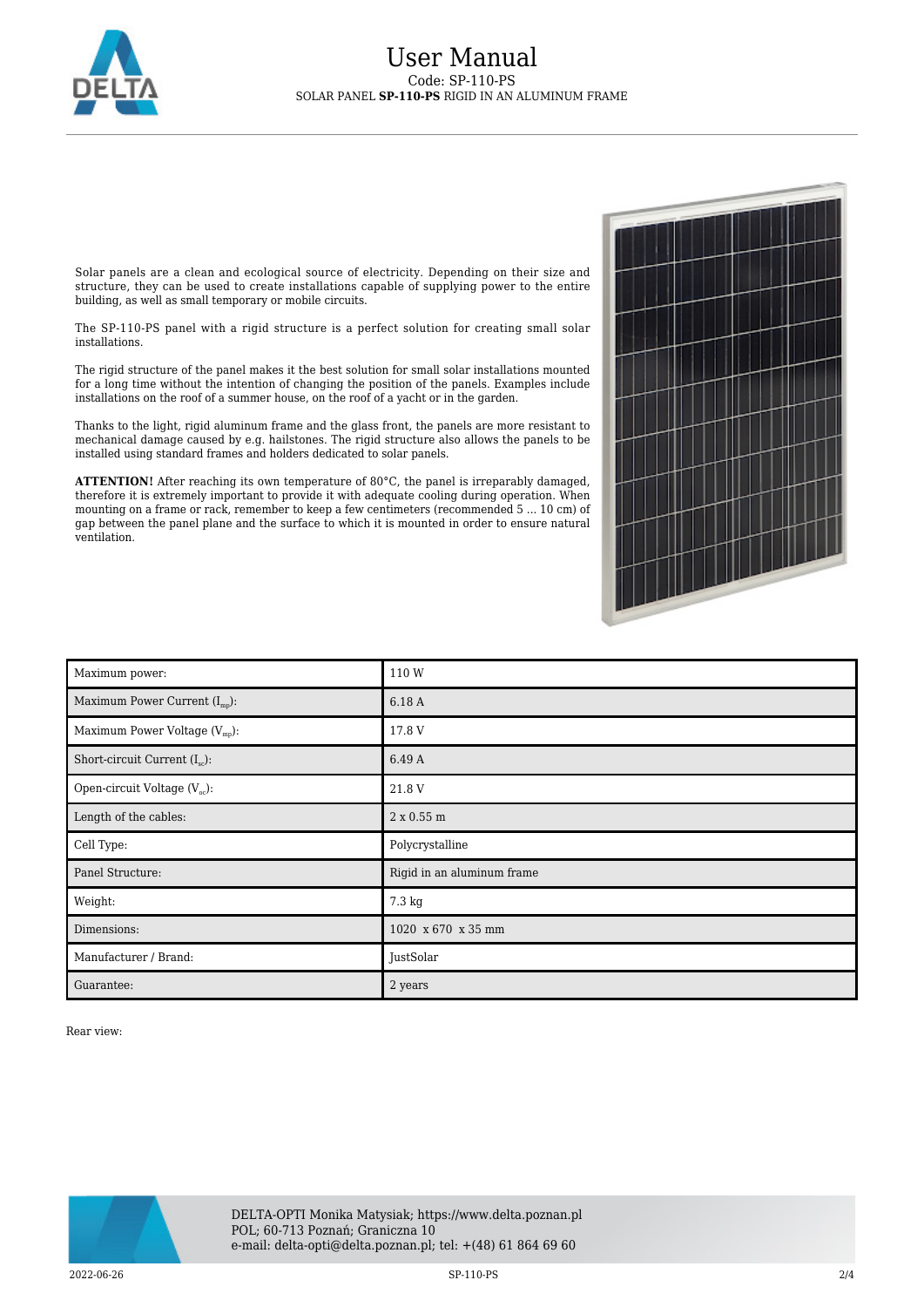





Connectors: